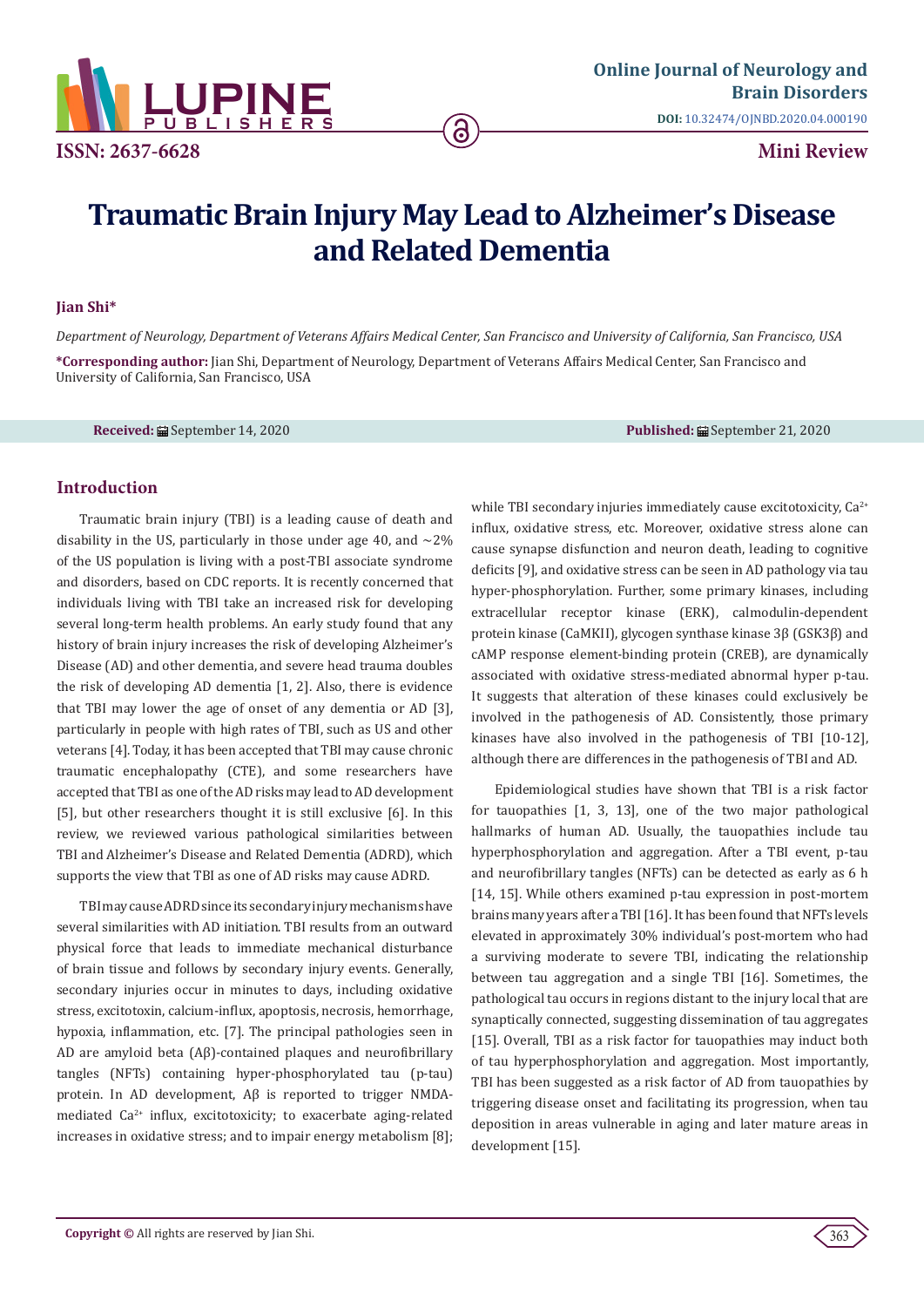Apolipoprotein E4 (ApoE4) is one of common genetic components between TBI and AD because it is closely related to neurogenesis-dysfunction and dementia. ApoE has three genotypes: 2, 3, and 4. Basically, ApoE4 is the most associated genetic risk factor for the development of AD and is expressed in more than half of the patients. However, it is estimated to be only 20% of the population. The presence of one or two ApoE4 alleles is increasing the AD risk by 3 or 12 folds, respectively [17], and also shifting the age of onset of dementia to a younger age [18]. Recent results suggest that ApoE4 is related to memory loss and overall cognitive dysfunction in patients with a history of mild TBI, but it does not affect people without neurotrauma [19].

Moreover, other researchers have proposed that ApoE4 alleles may be synergistic with TBI in increasing the risk for developing AD [20, 21]. Compared to other genotypes, ApoE4 is harmful in this process, as it inhibits neurite outgrowth, disturbs neuronal cytoskeleton, gathers amyloid β protein [22, 23], and markedly aggravate tau-mediated degeneration [24]. Therefore, it is another important similarity between TBI and AD, and a possible therapeutic target [25, 26].

Impaired adult hippocampal neurogenesis (AHN) were found in both TBI and AD animals [27, 28] and AD patients [29], which is one of the potential causes of dementia. AHN means that the additional new-born neurons are generated throughout life, and it is one of the unique phenomena of the adult mammalian brain and confers the plasticity of the entire hippocampus circuity. By studying the brains of AD patients, the number and maturation of these new-born neurons declined progressively with the progression of AD, which provides evidence a potentially relevant mechanism underlying memory deficits in AD [29]. Consistent with this study, our previous study also showed that TBI impaired AHN, may lead to learning and memory deficits in rats [27].

Notably, ApoE is mainly expressed in astrocytes and secreted into the intercellular space that regulates other cells. It is also present in certain type I neural stem cells and neurons. Most importantly, ApoE is known to regulate postnatal neurogenesis in the hippocampus [30], whereas ApoE4 impairs AHN following TBI [31].

However, it is unclear that what are the relationships among TBI, AHN, ApoE4, and AD onset.

Given that TBI and ADRD involve many similarities, including secondary injury, tauopathies, ApoE4 and AHN, people after TBI may lead to ADRD and have long time healthy problems, especially those who TBI will cause tauopathies appearing in AD vulnerable areas. This may also give us more chances to study AD initiation and find novel therapeutic targets.

#### **References**

- 1. [Sivanandam TM, Thakur MK \(2012\) Traumatic brain injury: a risk factor](https://pubmed.ncbi.nlm.nih.gov/22390915/) [for Alzheimer's disease. Neurosci Biobehav Rev 36\(5\): 1376-1381.](https://pubmed.ncbi.nlm.nih.gov/22390915/)
- 2. [Shively S, AI Scher, DP Perl, R Diaz-Arrastia \(2012\) Dementia resulting](https://pubmed.ncbi.nlm.nih.gov/22776913/) [from traumatic brain injury: what is the pathology? Arch Neurol 69\(10\):](https://pubmed.ncbi.nlm.nih.gov/22776913/) [1245-1251.](https://pubmed.ncbi.nlm.nih.gov/22776913/)
- 3. [Mendez MF \(2017\) What is the Relationship of Traumatic Brain Injury to](https://pubmed.ncbi.nlm.nih.gov/28269777/) [Dementia? J Alzheimers Dis 57\(3\): 667-681.](https://pubmed.ncbi.nlm.nih.gov/28269777/)
- 4. [Smith DH, VE Johnson, W Stewart \(2013\) Chronic neuropathologies of](https://pubmed.ncbi.nlm.nih.gov/23458973/) [single and repetitive TBI: substrates of dementia? Nat Rev Neurol 9\(4\):](https://pubmed.ncbi.nlm.nih.gov/23458973/) [211-221.](https://pubmed.ncbi.nlm.nih.gov/23458973/)
- 5. [Amakiri N, A Kubosumi, J Tran, PH Reddy \(2019\) Amyloid Beta and](https://www.frontiersin.org/articles/10.3389/fnins.2019.00430/full) [MicroRNAs in Alzheimer's Disease. Front Neurosci 13: Pp 430.](https://www.frontiersin.org/articles/10.3389/fnins.2019.00430/full)
- 6. [Julien J, S Joubert, MC Ferland, LC Frenette, MM Boudreau-Duhaime, et](https://www.sciencedirect.com/science/article/pii/S1877065717300532) [al. \(2017\) Association of traumatic brain injury and Alzheimer disease](https://www.sciencedirect.com/science/article/pii/S1877065717300532) [onset: A systematic review. Ann Phys Rehabil Med 60\(5\): 347-356.](https://www.sciencedirect.com/science/article/pii/S1877065717300532)
- 7. [D Laskowitz, G Grant \(Editors\), Boca Raton \(FL\) Krishnamurthy K, DT](https://www.ncbi.nlm.nih.gov/books/NBK326718/) [Laskowitz \(2016\) Cellular and Molecular Mechanisms of Secondary](https://www.ncbi.nlm.nih.gov/books/NBK326718/) [Neuronal Injury following Traumatic Brain Injury, in Translational](https://www.ncbi.nlm.nih.gov/books/NBK326718/) [Research in Traumatic Brain Injury.](https://www.ncbi.nlm.nih.gov/books/NBK326718/)
- 8. [Kamat PK, A Kalani, S Rai, S Swarnkar, S Tota, et al. \(2016\) Mechanism](https://link.springer.com/article/10.1007/s12035-014-9053-6) [of Oxidative Stress and Synapse Dysfunction in the Pathogenesis of](https://link.springer.com/article/10.1007/s12035-014-9053-6) [Alzheimer's Disease: Understanding the Therapeutics Strategies. Mol](https://link.springer.com/article/10.1007/s12035-014-9053-6) [Neurobiol 53\(1\): 648-661.](https://link.springer.com/article/10.1007/s12035-014-9053-6)
- 9. [Kamat PK, S Rai, S Swarnkar, R Shukla, S Ali, et al. \(2013\) Okadaic](https://www.sciencedirect.com/science/article/abs/pii/S030645221300122X) [acid-induced Tau phosphorylation in rat brain: role of NMDA receptor.](https://www.sciencedirect.com/science/article/abs/pii/S030645221300122X) [Neuroscience 238: 97-113.](https://www.sciencedirect.com/science/article/abs/pii/S030645221300122X)
- 10. [Shi J, DK Miles, BA Orr, SM Massa, SG Kernie \(2007\) Injury-induced](https://pubmed.ncbi.nlm.nih.gov/17610570/) [neurogenesis in Bax-deficient mice: evidence for regulation by voltage](https://pubmed.ncbi.nlm.nih.gov/17610570/)[gated potassium channels. Eur J Neurosci 25\(12\): 3499-512.](https://pubmed.ncbi.nlm.nih.gov/17610570/)
- 11. [Farr SA, ML Niehoff, VB Kumar, DA Roby, JE Morley \(2019\) Inhibition of](https://pubmed.ncbi.nlm.nih.gov/30704365/) [Glycogen Synthase Kinase 3beta as a Treatment for the Prevention of](https://pubmed.ncbi.nlm.nih.gov/30704365/) [Cognitive Deficits after a Traumatic Brain Injury. J Neurotrauma 36\(11\):](https://pubmed.ncbi.nlm.nih.gov/30704365/) [1869-1875.](https://pubmed.ncbi.nlm.nih.gov/30704365/)
- 12. [Rehman SU, M Ikram, N Ullah, SI Alam, HY Park, et al. \(2019\)](https://pubmed.ncbi.nlm.nih.gov/31330909/) [Neurological Enhancement Effects of Melatonin against Brain Injury-](https://pubmed.ncbi.nlm.nih.gov/31330909/)[Induced Oxidative Stress, Neuroinflammation, and Neurodegeneration](https://pubmed.ncbi.nlm.nih.gov/31330909/) [via AMPK/CREB Signaling. Cells 8\(7\): 760.](https://pubmed.ncbi.nlm.nih.gov/31330909/)
- 13. [Gilbert M, C Snyder, C Corcoran, MC Norton, CG Lyketsos, et al. \(2014\)](https://pubmed.ncbi.nlm.nih.gov/24831798/) [The association of traumatic brain injury with rate of progression of](https://pubmed.ncbi.nlm.nih.gov/24831798/) [cognitive and functional impairment in a population-based cohort of](https://pubmed.ncbi.nlm.nih.gov/24831798/) [Alzheimer's disease: the Cache County Dementia Progression Study. Int](https://pubmed.ncbi.nlm.nih.gov/24831798/) [Psychogeriatr 26\(10\): 1593-1601.](https://pubmed.ncbi.nlm.nih.gov/24831798/)
- 14. [Grady MS, MR McLaughlin, CW Christman, AB Valadka, CL Fligner, et al.](https://pubmed.ncbi.nlm.nih.gov/8440996/) [\(1993\) The use of antibodies targeted against the neurofilament subunits](https://pubmed.ncbi.nlm.nih.gov/8440996/) [for the detection of diffuse axonal injury in humans. J Neuropathol Exp](https://pubmed.ncbi.nlm.nih.gov/8440996/) [Neurol 52\(2\): 143-152.](https://pubmed.ncbi.nlm.nih.gov/8440996/)
- 15. [Edwards G 3rd, J Zhao, PK Dash, C Soto, I Moreno Gonzalez \(2019\)](https://pubmed.ncbi.nlm.nih.gov/31317824/) [Traumatic Brain Injury Induces Tau Aggregation and Spreading. J](https://pubmed.ncbi.nlm.nih.gov/31317824/) [Neurotrauma 37\(1\): 80-92.](https://pubmed.ncbi.nlm.nih.gov/31317824/)
- 16. [Johnson VE, W Stewart, DH Smith \(2012\) Widespread tau and amyloid](https://pubmed.ncbi.nlm.nih.gov/21714827/)[beta pathology many years after a single traumatic brain injury in](https://pubmed.ncbi.nlm.nih.gov/21714827/) [humans. Brain Pathol 22\(2\): 142-149.](https://pubmed.ncbi.nlm.nih.gov/21714827/)
- 17. [Yu JT, L Tan, J Hardy \(2014\) Apolipoprotein E in Alzheimer's disease: an](https://pubmed.ncbi.nlm.nih.gov/24821312/) [update. Annu Rev Neurosci 37: 79-100.](https://pubmed.ncbi.nlm.nih.gov/24821312/)
- 18. [Corder EH, AM Saunders, W Strittmatter, DE Schmechel, PC Gaskell, et](https://pubmed.ncbi.nlm.nih.gov/8346443/) [al. \(1993\) Gene dose of apolipoprotein E type 4 allele and the risk of](https://pubmed.ncbi.nlm.nih.gov/8346443/) [Alzheimer's disease in late onset families. Science 261\(5123\): 921-923.](https://pubmed.ncbi.nlm.nih.gov/8346443/)